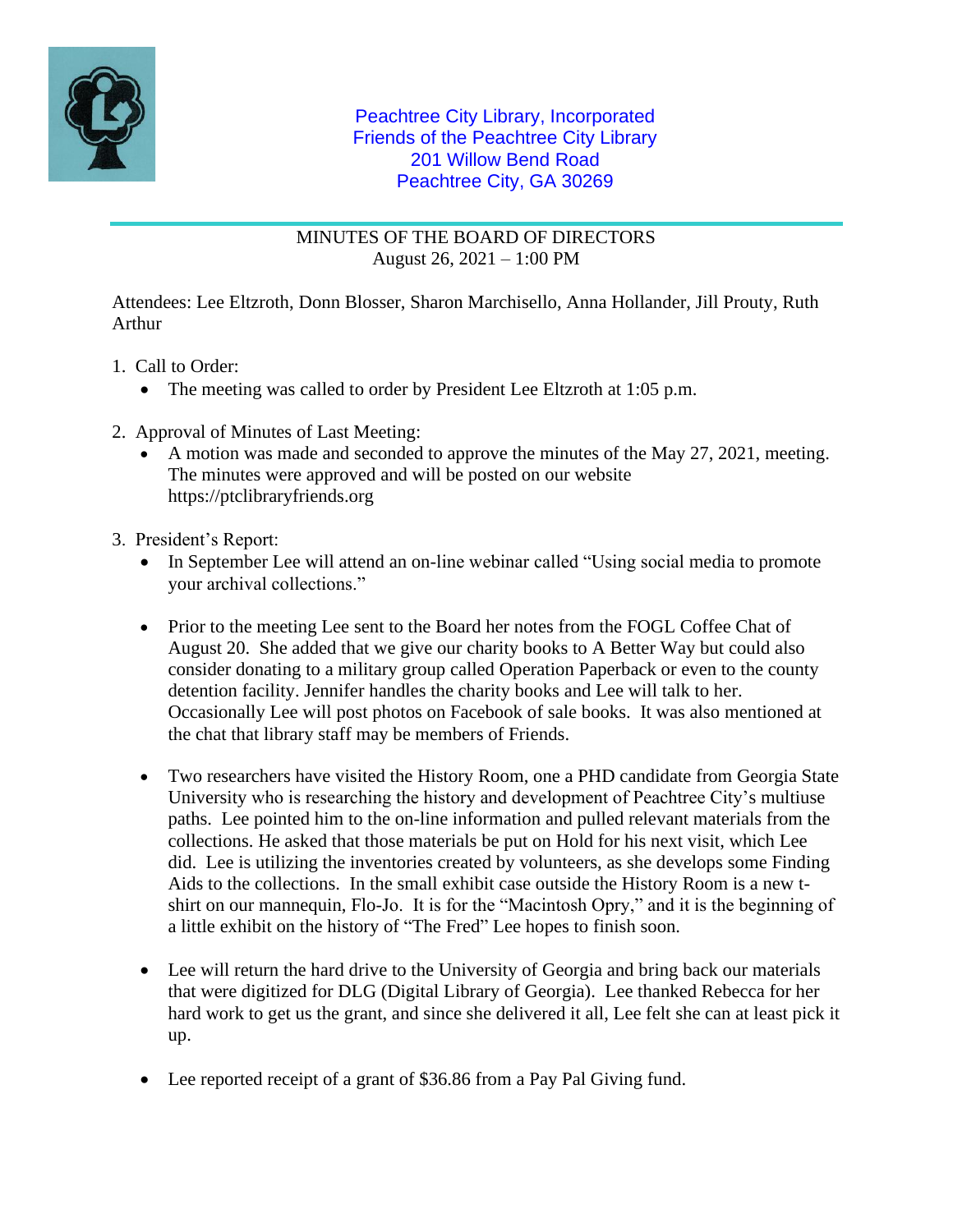- 4. Treasurer's Report:
	- Ruth Arthur presented for Jerry Kahn the Profit and Loss Statement which showed that for the period January 1, 2021, through July 31, 2021, FOL had income of \$2,419.26 and expenses of \$5,508.13. The Balance Sheet showed that as of July 31, 2021, the FOL assets were \$31,329.63.
- 5. Secretary's Report:
	- Membership: 94 members with 7 Sustaining members, 1 Patron and 1 Corporate membership. Three members have renewed since the last meeting.
	- Report on the August 6 FOGL meeting:
		- The Author Grant name was changed to The Terry Kay Memorial Author Grant.
		- The next Coffee Chat will be held August 20 with the topic of "Emerging From the COVID 19 Pandemic."
		- The Lindberg Award Ceremony was scheduled for October 7 at the University of Georgia. It is co-sponsored by FOGL and they were looking for volunteers. The award is given to a person for a lifetime contribution to literacy and literature in the state. (This ceremony has been postponed until April 2022 because of COVID 19.)
		- FOGL will develop a Google form to poll members on various topics and ask for updated information. The poll will be placed on Facebook and sent to current members and library directors.
		- United for Libraries will hold a virtual conference from August 17 to 19, 2021, featuring speakers on current topics facing library trustees, Friends and foundations.
		- FOGL's annual meeting will be held before the end of 2021. At this time, it is unknown if it will be held in person or virtually.
- 6. Art Initiative:
	- Lee reported for Rebecca Watts that Rebecca has redesigned the brochure and Lee passed around the brochure.
- 7. Volunteer's Report:
	- Lee reported for Cherese Cadet that four volunteers were trained in August in a one-hour group session and a one- and one-half hour individual hands on session. They are taking names for additional training.
- 8. Children's Library:
	- Lee reported for Janice Dukes that they will start the Pokémon program in September. The Storytime program will be outdoors in September and October.